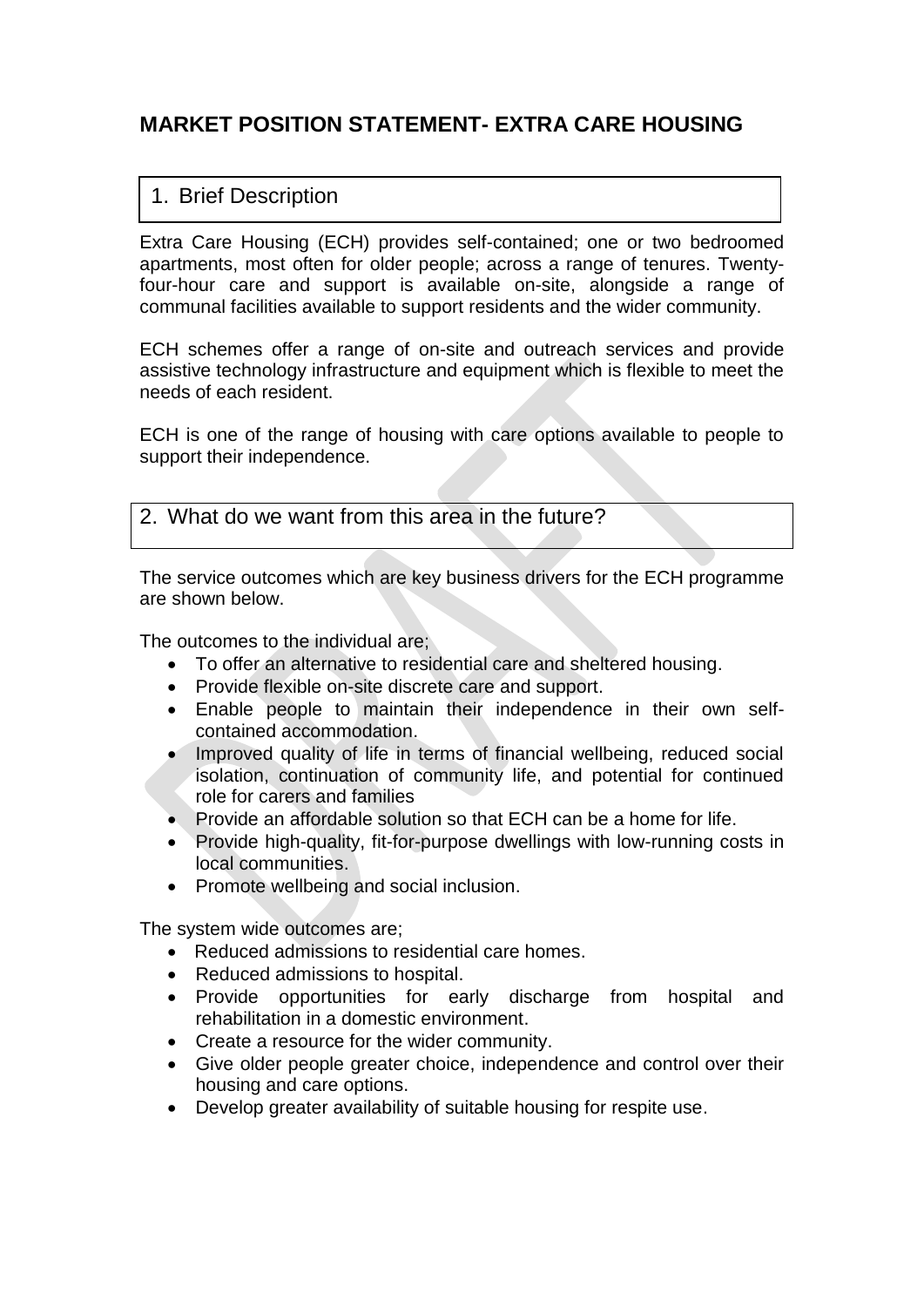All ECH schemes must be capable of accommodating people with complex care needs, including dementia, at their initial point of occupation and support people with those conditions as they develop.

#### 3. What is the assessment of need?

Each ECH scheme should have approximately 60 plus units of accommodation to achieve maximum economies of scale. Approximately a third of the people living in ECH housing are anticipated to have social care needs equivalent to those of people living in care homes without nursing

At mid-September 2019 we were providing financial support to circa 90 people in 251 ECH apartments. The number of people financially supported in ECH, and the total costs, fluctuates as individual needs change

Demand for extra care housing comes from:

- Devon County Council commissioned activity with upward of 30% of this as a direct alternative to care homes without nursing
- Local housing authorities
- NHS
- Self-funding individuals.

ECH is a relatively new housing with care option in Devon, so it is difficult to accurately state how many of the available units we would directly commission over time. However, based on experience, approximately 2/3rds of the units would be occupied by people requiring state-funded care or support and the majority of the remaining 1/3<sup>rd</sup> would purchase care privately. We anticipate that approximately half of the people receiving state funded care and support would be at a level of need equivalent to those in a care home without nursing. As an average people in care homes without nursing need 35 hours of care per week. The Council will seek to secure the right to refer older people we support and have funding responsibility for into 75% - 100% of the total supply of Extra Care Housing as it is developed and becomes available.

### 4. What is the assessment of supply?

| In operation        |                     |                            |  |  |  |
|---------------------|---------------------|----------------------------|--|--|--|
| Okehampton          | Castle Ham<br>Lodge | 50 units social rented     |  |  |  |
| <b>Ivybridge</b>    | Douro Court         | 32 units social rented     |  |  |  |
| <b>Newton Abbot</b> | Hayden Court        | 50 units affordable rented |  |  |  |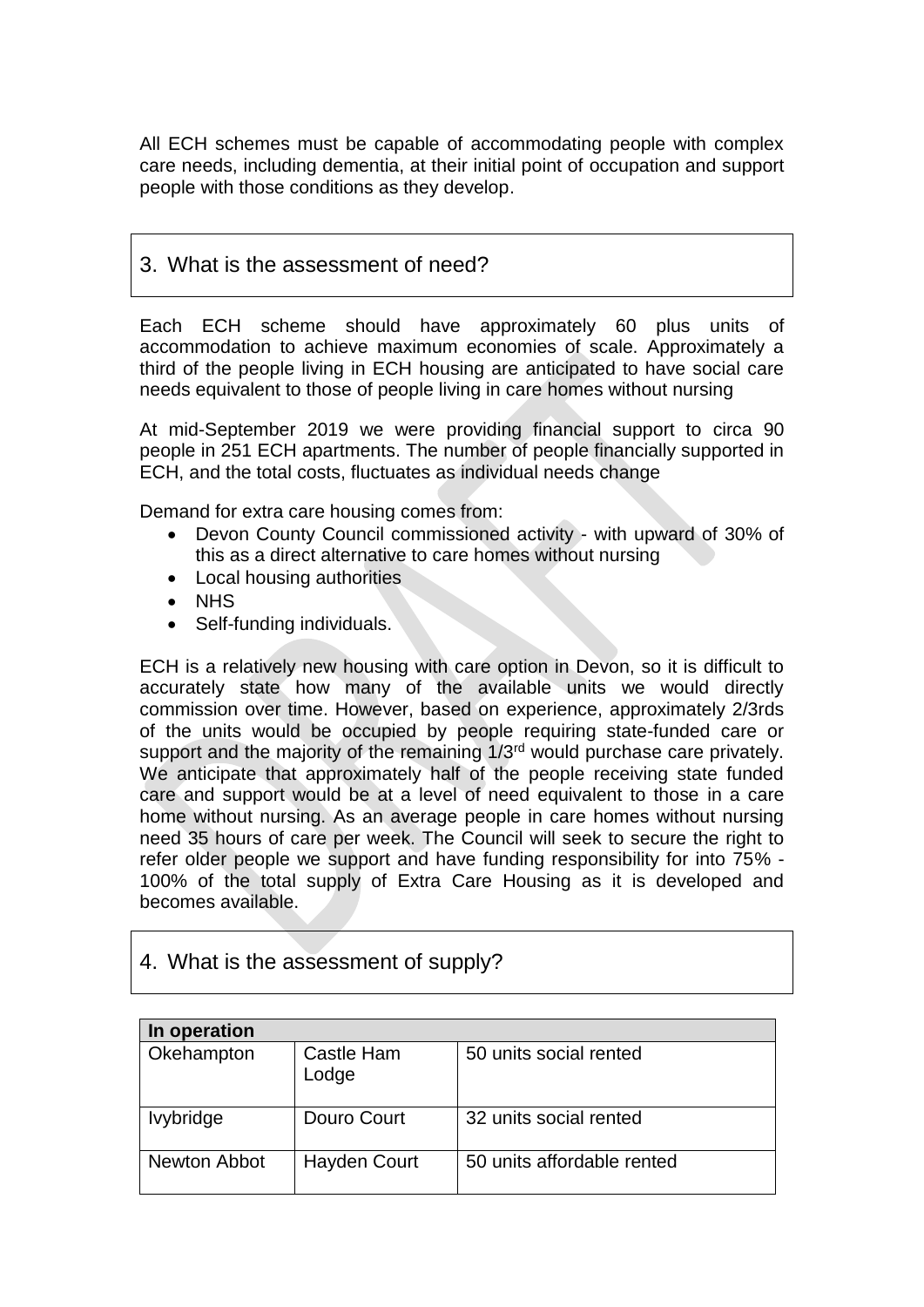| <b>Bideford</b>                                   | <b>Moreton Court</b> | 41 units affordable rented<br>18 units shared equity      |  |
|---------------------------------------------------|----------------------|-----------------------------------------------------------|--|
| Totnes                                            | Quayside             | 30 units - affordable rented<br>30 units shared ownership |  |
| Planned                                           |                      |                                                           |  |
| Exeter<br>(Due<br>to<br>complete<br>Sept<br>2020) | St Loyes             | 53 affordable units for rent                              |  |
| Tiverton<br>(Due to start on<br>site in 2019)     | Alexandra Lodge      | 45 affordable units                                       |  |

In addition to the above an application for outline planning permission has been submitted for a site in Barnstaple which includes the provision of circa 60 Extra Care Housing flats.

#### **Net demand for ECH, taking into account the current or planned supply**

A detailed needs analysis in 2009, using a nationally recognised methodology, identified the population **at risk**; which is the population of older people most likely to need ECH. Not all those in the population 'at risk' will need ECH so the model further identifies the population **in need**, which does provide an estimated demand for ECH.

The population identified as **at risk** are people aged over 75, living alone with a limiting long-term illness.

The population **in need** was calculated on the basis of the number of older people who could potentially be diverted from moving into residential care and those who have intensive regulated personal care in the home which could be provided more efficiently in an extra care setting. We also recognised that there is likely to be a need for ECH from other older people who may be receiving regulated personal care services, or who are at risk in their current housing situation.

Since 2010, the Council has successfully enabled the development of new extra care housing schemes in Newton Abbot, Bideford and Totnes, with new Schemes in development or with planning permission in Exeter and Tiverton. Sites have been identified for 2 further schemes in Barnstaple and Kingsbridge.

The needs analysis was refreshed in 2015 and remains current. [https://www.housinglin.org.uk/\\_assets/images/ECHschemes/Quayside/15082](https://www.housinglin.org.uk/_assets/images/ECHschemes/Quayside/150827_ECH-policy-refresh-FINAL.pdf) [7\\_ECH-policy-refresh-FINAL.pdf](https://www.housinglin.org.uk/_assets/images/ECHschemes/Quayside/150827_ECH-policy-refresh-FINAL.pdf)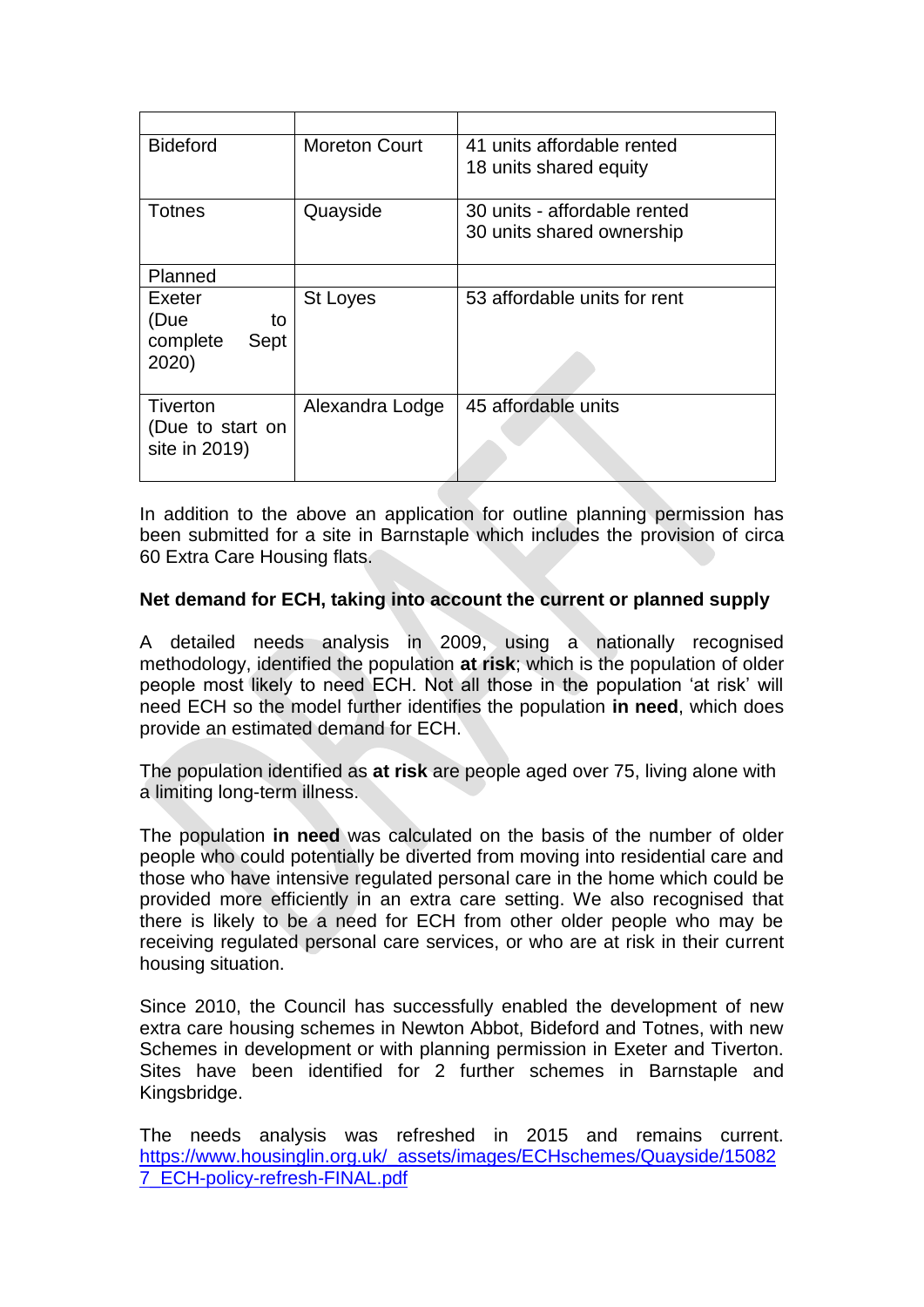| <b>Localities</b>                            | <b>Current Unmet</b><br><b>Commissioned</b><br><b>Need</b> | Projected<br>commissioned<br>demand @ 2033 |
|----------------------------------------------|------------------------------------------------------------|--------------------------------------------|
| Exeter                                       | 151                                                        | 252                                        |
| <b>Exmouth</b>                               | 121                                                        | 189                                        |
| Newton Abbot / Kingsteignton                 | 87                                                         | 195                                        |
| <b>Barnstaple</b>                            | 85                                                         | 150                                        |
| Teignmouth                                   | 39                                                         | 70                                         |
| Sherford                                     | 0                                                          | 43                                         |
| Dawlish                                      | 32                                                         | 58                                         |
| Kingsbridge                                  | 36                                                         | 59                                         |
| Seaton                                       | 37                                                         | 58                                         |
| Sidmouth                                     | 53                                                         | 83                                         |
| <b>Tavistock</b>                             | 48                                                         | 94                                         |
| Crediton                                     | 31                                                         | 61                                         |
| Axminster                                    | 42                                                         | 65                                         |
| Cranbrook                                    | $\overline{0}$                                             | 55                                         |
| Cullompton                                   | 41                                                         | 79                                         |
| Ilfracombe / Braunton / Lynton /<br>Lynmouth | 58                                                         | 103                                        |
| Dartmouth                                    | 20                                                         | 33                                         |
| <b>South Molton</b>                          | 25                                                         | 44                                         |
| Honiton                                      | 46                                                         | 72                                         |
| Ashburton/Buckfastleigh                      | 22                                                         | 40                                         |
| <b>Great Torrington</b>                      | 26                                                         | 52                                         |
| Moretonhampstead                             | 14                                                         | 25                                         |
| Holsworthy                                   | 25                                                         | 51                                         |
| Okehampton                                   | 6                                                          | 35                                         |
| <b>Ottery St Mary</b>                        | 36                                                         | 55                                         |
| <b>Tiverton</b>                              | 10                                                         | 63                                         |
| <b>lvybridge</b>                             | 35                                                         | 59                                         |
| <b>Totnes</b>                                | $-14$                                                      | 17                                         |
| Bideford/Northam                             | 5                                                          | 70                                         |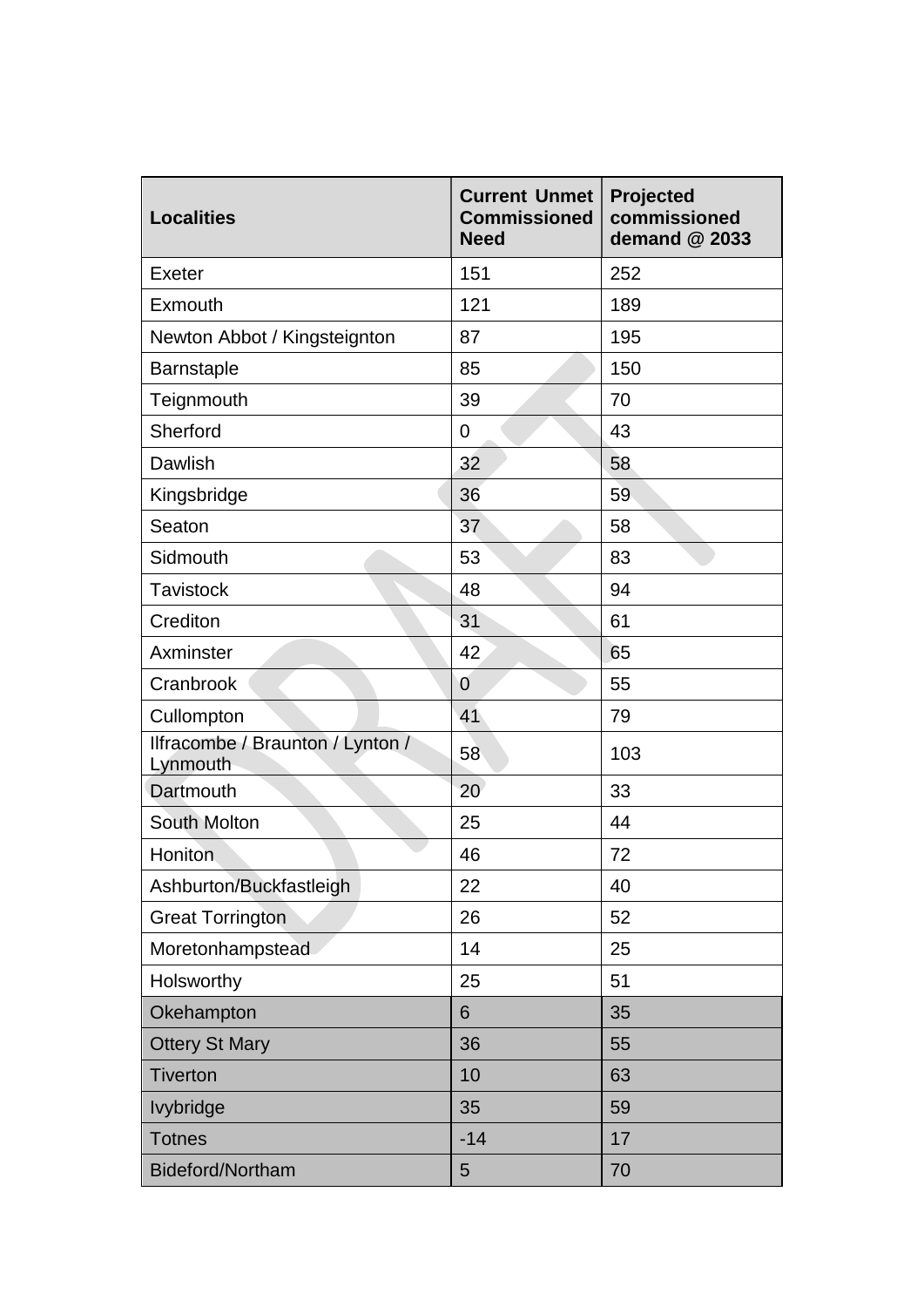5. What changes are we looking for from this service in the future, including any market opportunities, and what can DCC help to move towards these changes?

Given the increases in the older population DCC and other community partners need to significantly increase the supply of extra care housing to offer an extra care service as an alternative to a care home without nursing.

Extra care housing is predominately offered to older people, but we are keen to hear from providers willing to offer extra care housing to adults of a working age who require social care support and/or older people with dementia. This may be as a part of a wider extra care scheme for older people or as a stand alone service. Specialist dementia extra care schemes capable of providing an alternative to care homes without nursing will, most likely, require new, smaller scale, and innovatively designed schemes in the future.

We want to commission good-quality care and support within robust quality assurance systems. This should fit around people's individual needs and circumstances, and support family carers. In recognition of cost implications, a core well-being service providing a registered personal care crisis response service, along with nutrition, activity and general health and well-being services will be offered to all residents on a standard chargeable basis.

The well-being service, and the personal care packages to individuals, will be regulated by the Care Quality Commission, and operate to national standards.

The increasing challenges in developing a financially viable extra care housing model means that we are always seeking to work with the market to consider new and innovative approaches to achieve affordable extra care schemes.

> Market **Opportunities**

We want to work with providers who can:

- Facilitate the design and construction of Extra Care Housing in areas of need
- Secure a significant proportion of the funding to finance the construction and operation of Extra Care Housing - including the servicing of any debt
- Operate Extra Care Housing and provide or arrange facilities management services
- Provide or arrange core care services
- Provide or arrange personal care and support services
- Engage with communities and partner with other services